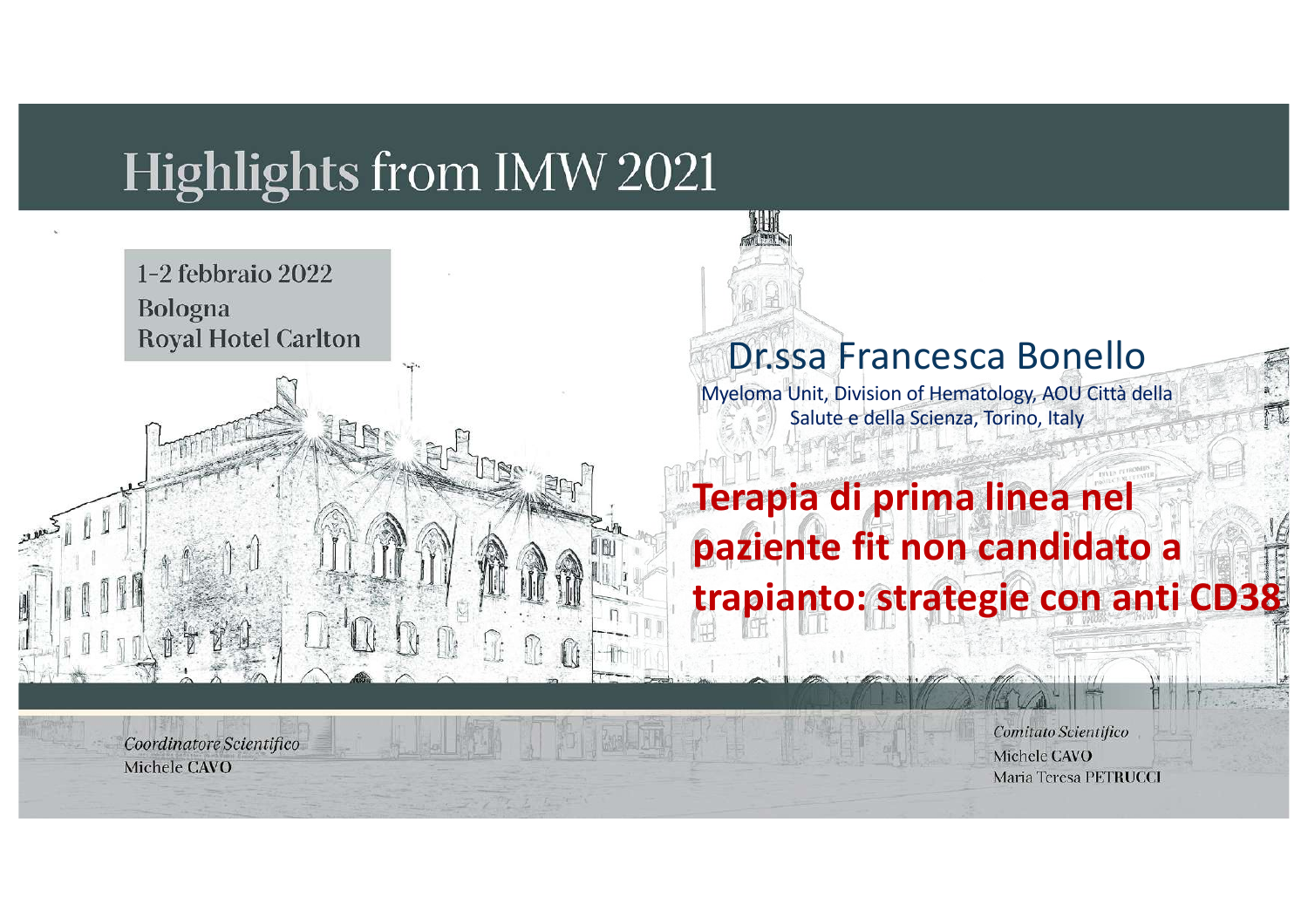1-2 Febbraio 2022 Bologna<br>Royal Hotel Carlton



#### **Disclosures**

| Research Support/P.I.     | No relevant conflicts of interest to declare |  |  |
|---------------------------|----------------------------------------------|--|--|
| Employee                  | No relevant conflicts of interest to declare |  |  |
| Consultant                | No relevant conflicts of interest to declare |  |  |
| Major Stockholder         | No relevant conflicts of interest to declare |  |  |
| Speakers Bureau           | No relevant conflicts of interest to declare |  |  |
| Honoraria                 | No relevant conflicts of interest to declare |  |  |
| Scientific Advisory Board | No relevant conflicts of interest to declare |  |  |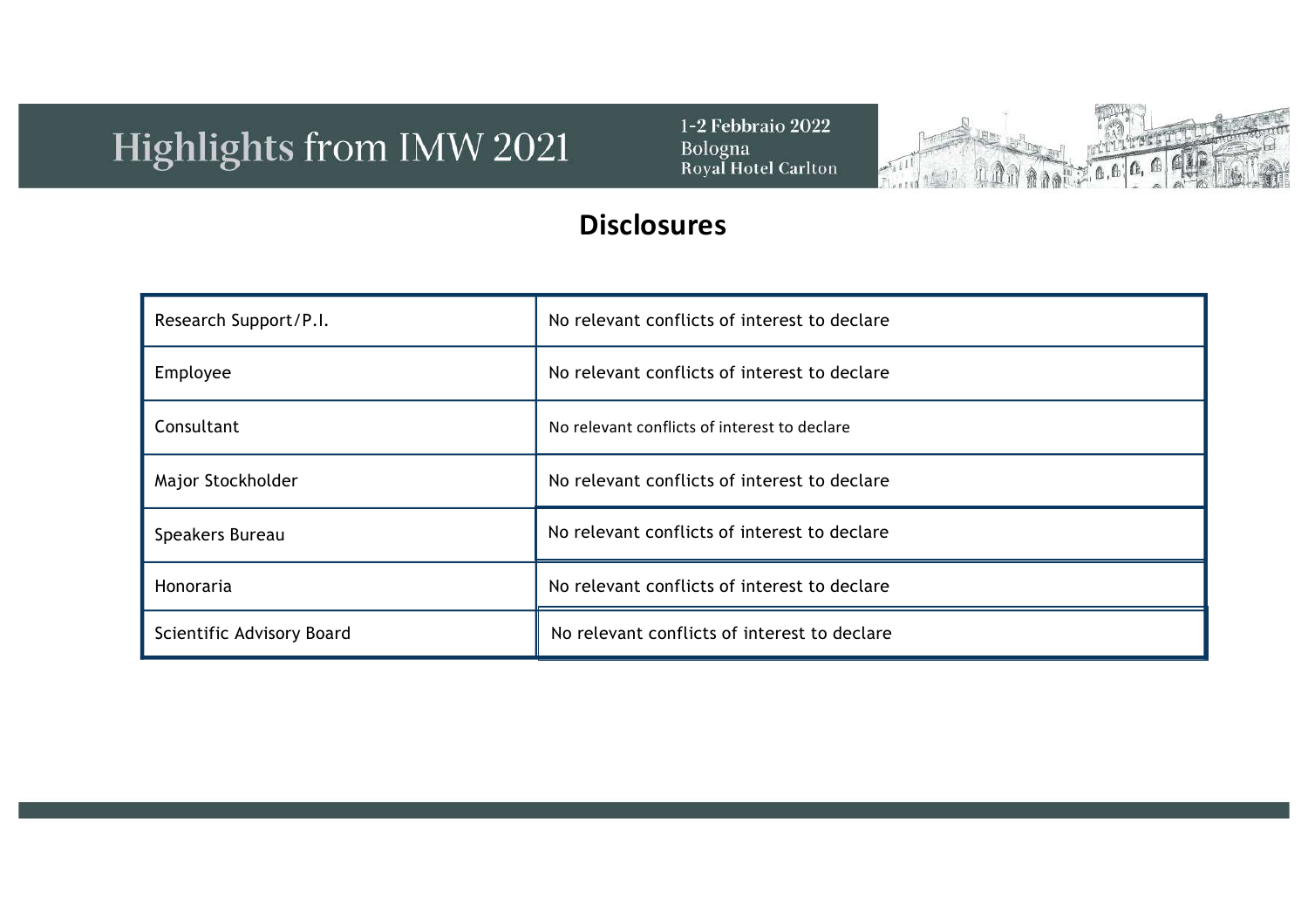1-2 Febbraio 2022 **Bologna** Royal Hotel Carlton



### **Definition of elderly fit newly diagnosed multiple myeloma patients**



CCI: Charlson Comorbidity Index; ADL: Activity of Daily Living; IADL: Instrumental Activity of Daily Living Palumbo et al, Blood 2015; Dimopoulos et al, Hemaspehere 2021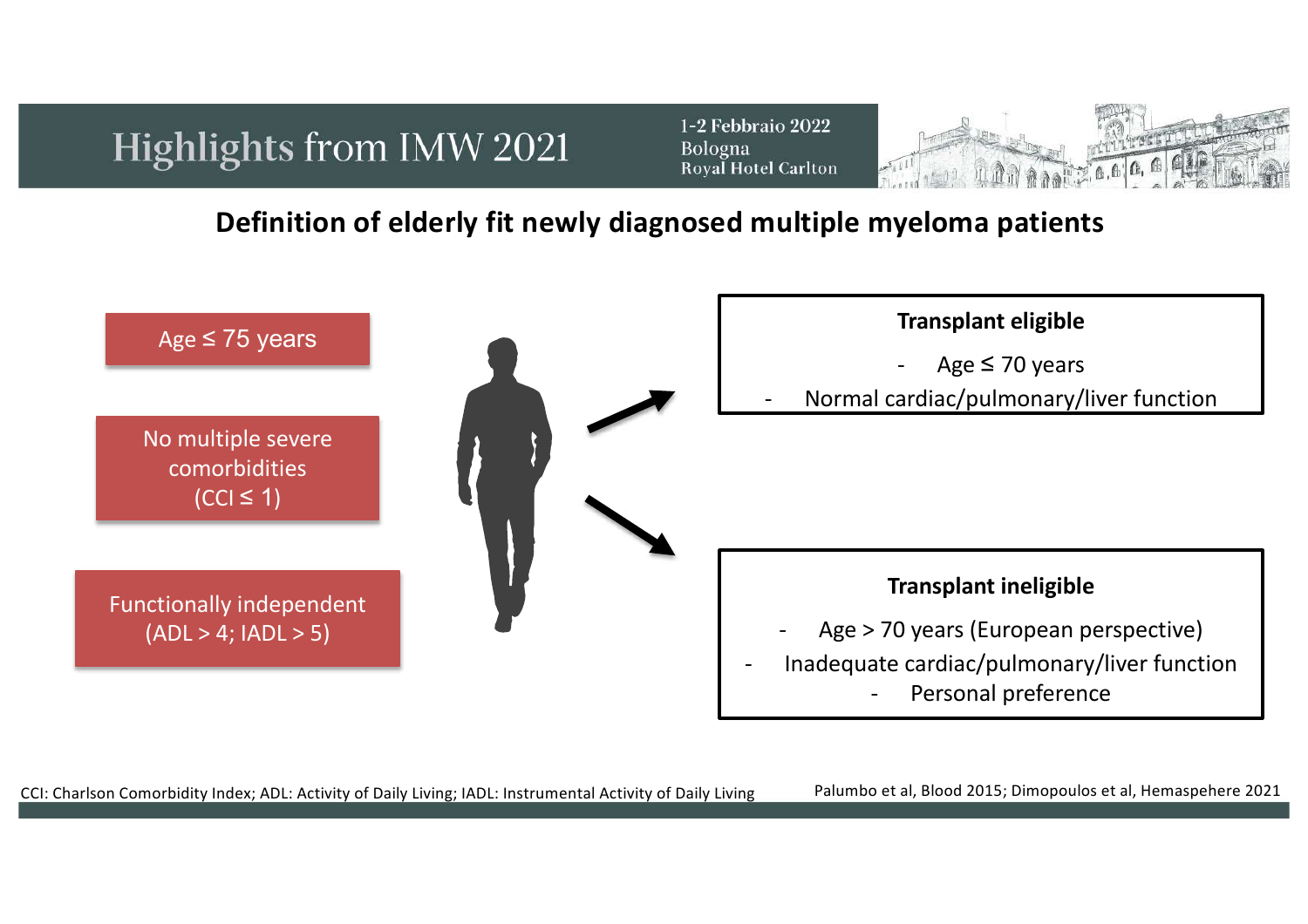1-2 Febbraio 2022 **Bologna** Royal Hotel Carlton



#### **Treatment goal in fit transplant ineligible patients**

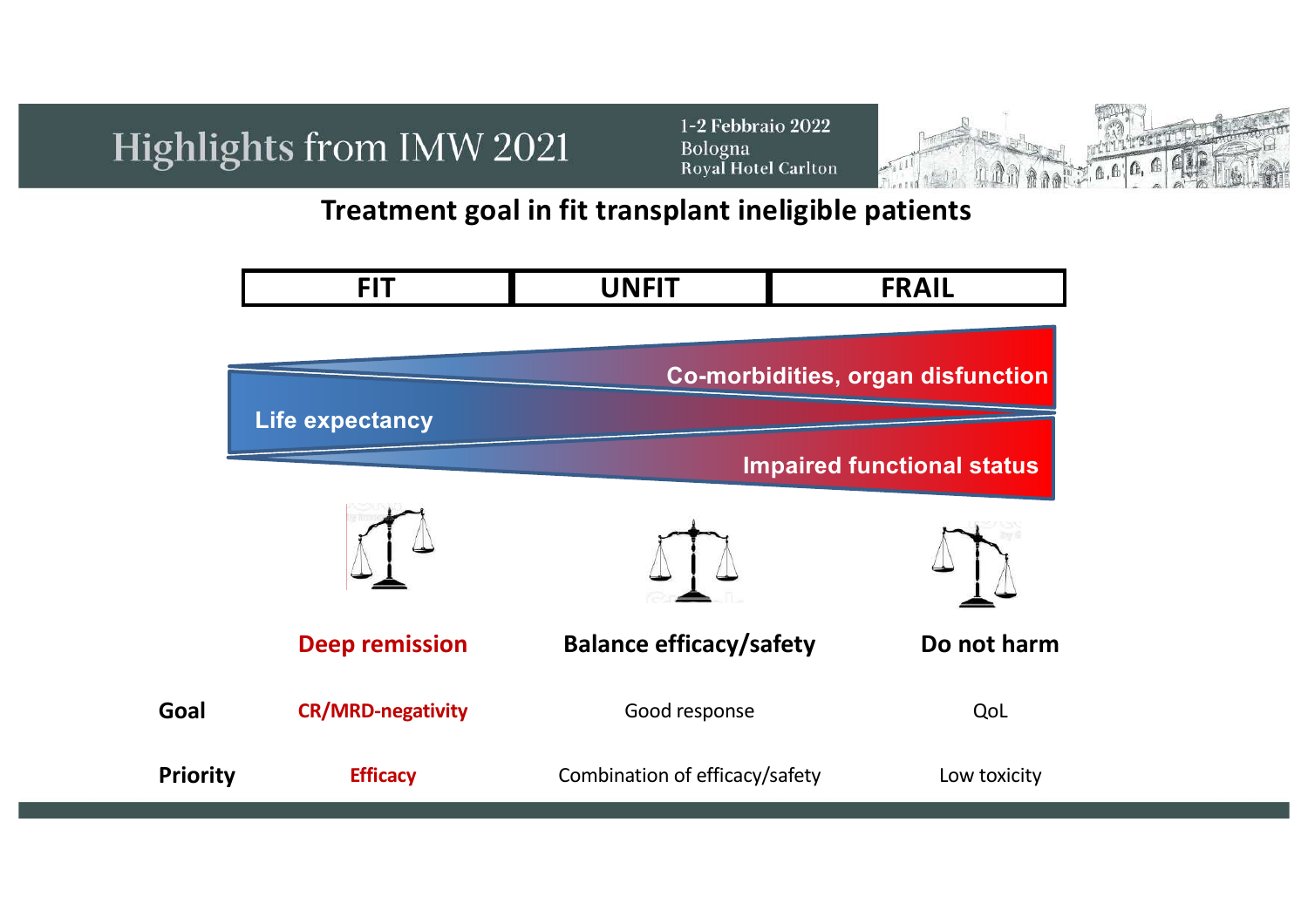1-2 Febbraio 2022 **Bologna** Royal Hotel Carlton



#### **Treatment pathways in myeloma patients**

#### $L1$  $L4$  $L<sup>2</sup>$  $L1$  $L2$ L3  $L4$ 100% 45% 47% 617 patients 54% 100% 63% 53% 53% 5,409 patients 2.900 patients 1,295 patients 1,078 patients 576 patients 1,709 patients 306 patients Stay in L3  $24\%$  311 patients Stay in line 3 Death 28% 161 patients  $28\%$  367 patients Stay in L2  $26%$ Death 19% 111 patients 764 patients Stay in line 2 Death  $35%$ 29% 378 patients 841 patients Death  $12%$ Stay in L1 15% 124 patients 827 patients Stay in line 1 33% Death 31% 560 patients 1,682 patients Death 4% 71 patients

**Patients with transplant Patients without transplant**

Effective first line therapy is crucial in transplant ineligible patients since half of them do not reach subsequent lines

Perrot, IMW 2021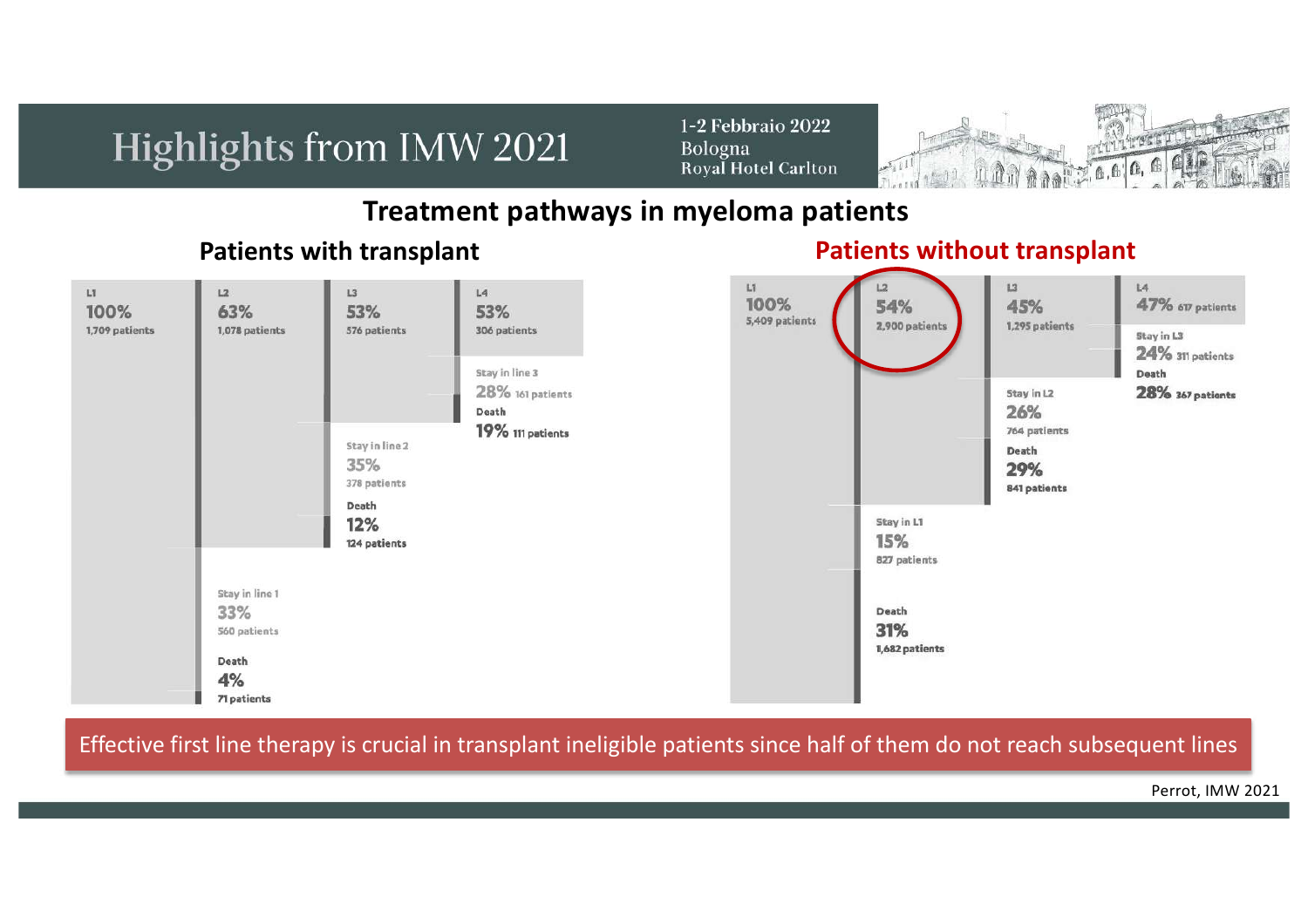1-2 Febbraio 2022 **Bologna** Royal Hotel Carlton



**Front-line treatment options for myeloma patients: 2021 ESMO guidelines**



Dimopoulos et al, Hemaspehere 2021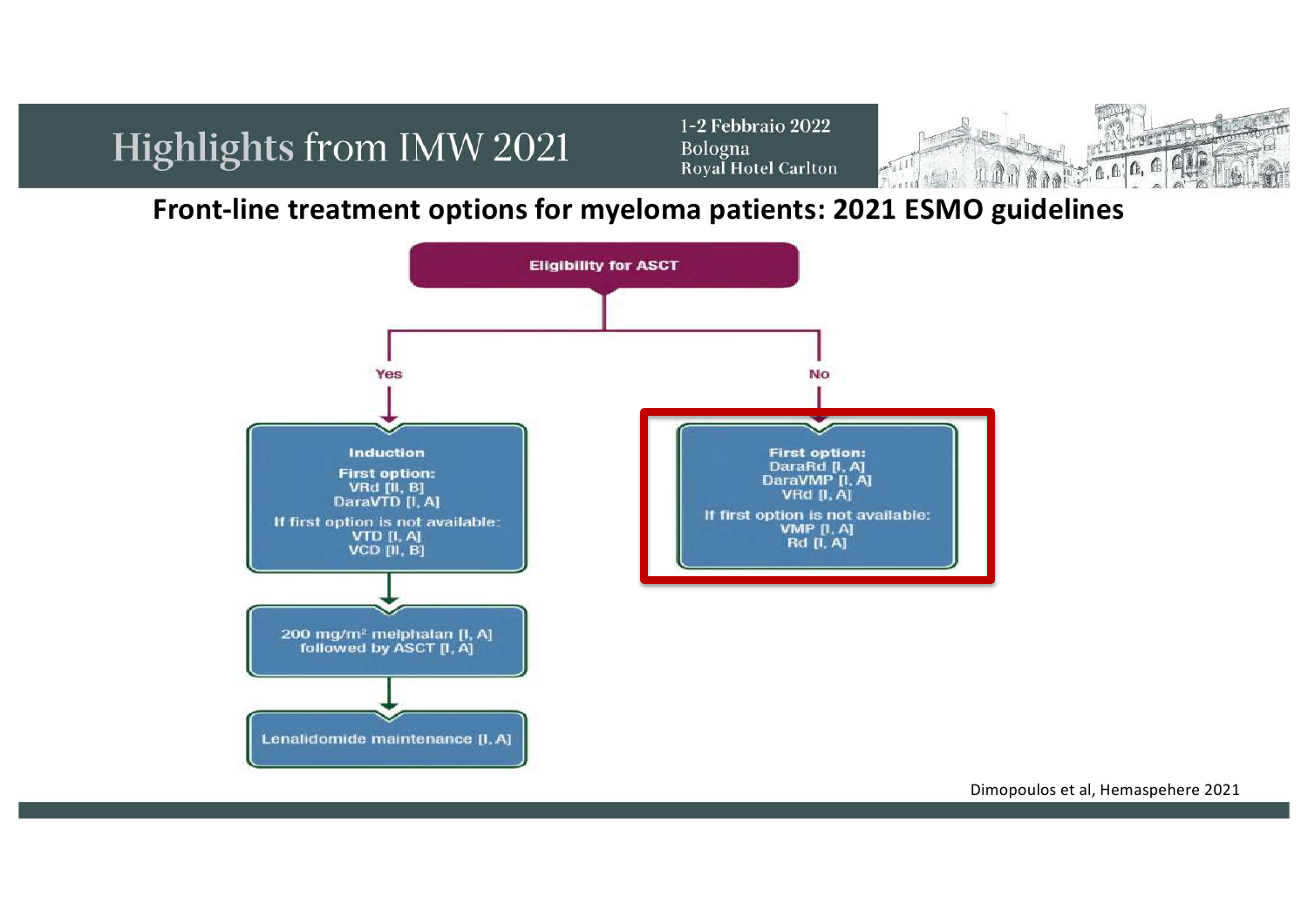1-2 Febbraio 2022 **Bologna** Royal Hotel Carlton



#### **Adding anti-CD38 monoclonal antibodies improves the outcome of NTE patients**



Mateos MV et al, Clin Lymphoma Myeloma Leuk 2021; Facon et al, Leukemia 2022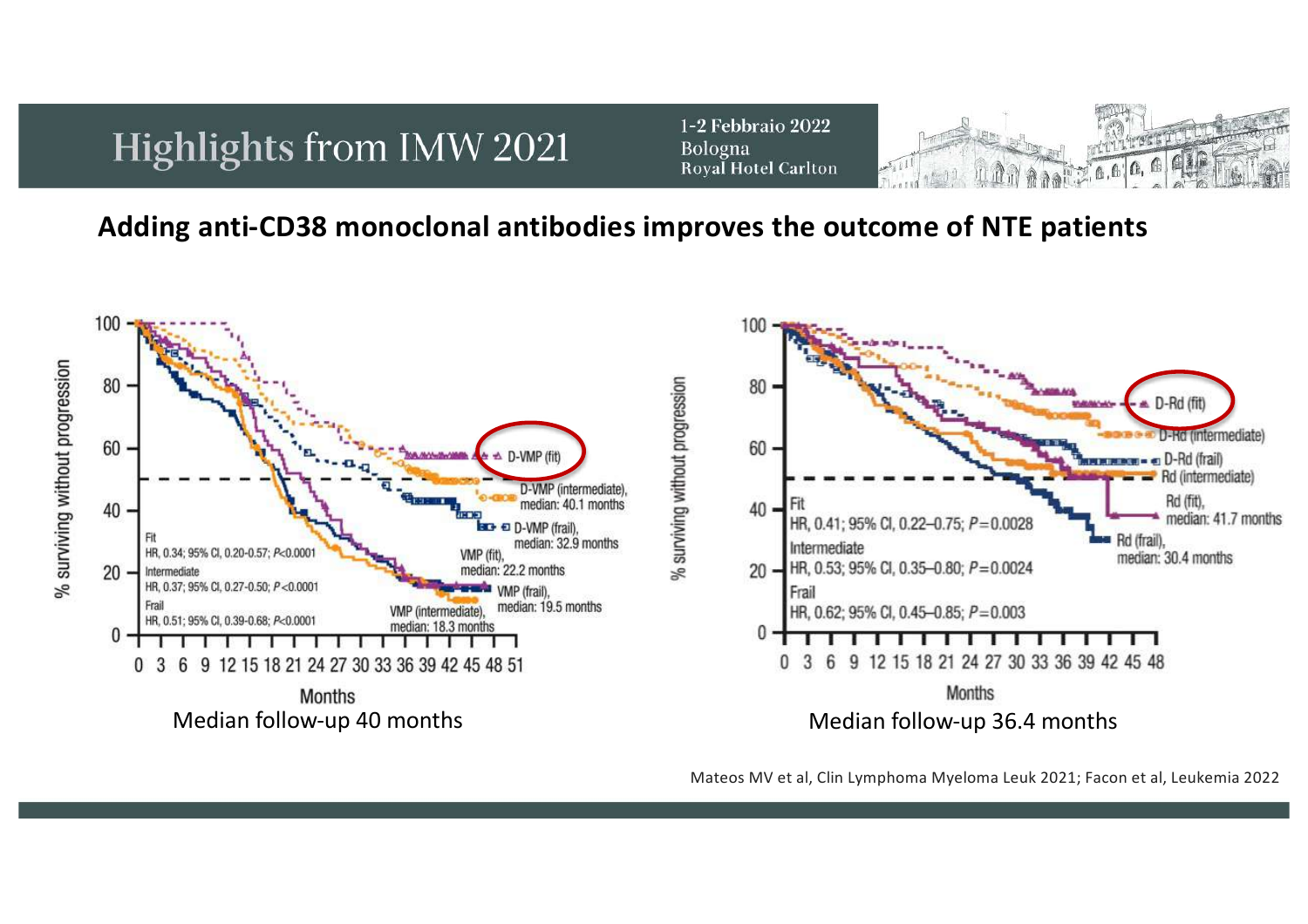1-2 Febbraio 2022 **Bologna** Royal Hotel Carlton

# $6.6$

### **Daratumumab + Rd: updated results from the MAIA trial EFFICACY**



Moreau P et al, IMW 2021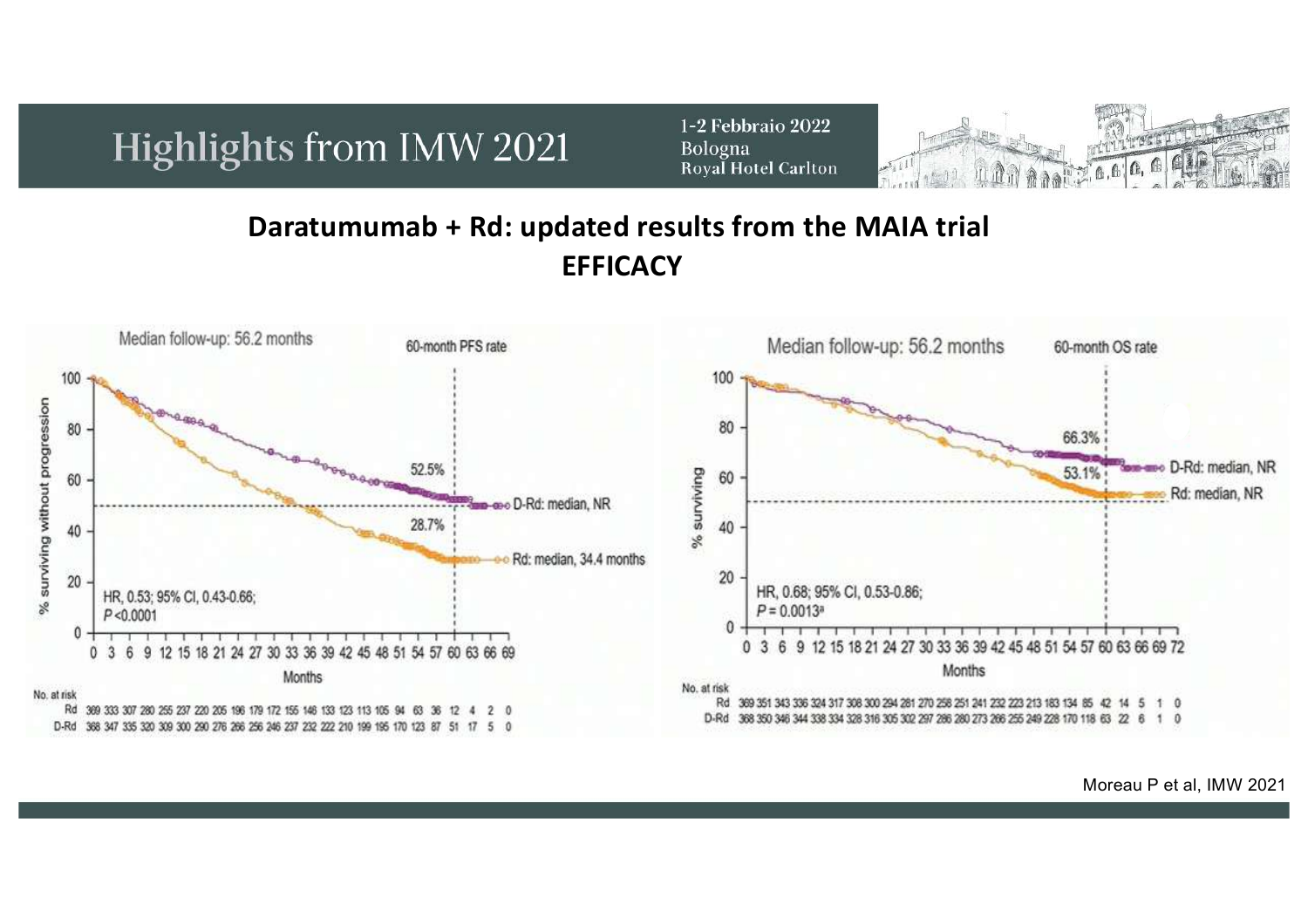1-2 Febbraio 2022 Bologna<br>Royal Hotel Carlton



**Daratumumab + Rd: updated results from the MAIA trial SAFETY**

| Grade 3/4 AEs          | DaraRd (n 364) | <b>Rd (n 365)</b> |
|------------------------|----------------|-------------------|
| Neutropenia            | 197 (54%)      | 135 (37%)         |
| Thrombocytopenia       | 32 (9%)        | 34 (9%)           |
| Pneumonia              | 70 (19%)       | 39 (11%)          |
| <b>Diarrhea</b>        | 32 (9%)        | 22 (6%)           |
| Fatigue                | 32 (9%)        | 17 (5%)           |
| Pulmonary embolism     | 26 (7%)        | 19 (5%)           |
| AKI                    | 19 (5%)        | 12 (3%)           |
| Discontinuation to AEs | 48 (13%)       | 85 (23%)          |

Median duration of study treatment: 47.5 months in D-Rd arm and 22.6 months in Rd arm.

Moreau P et al, IMW 2021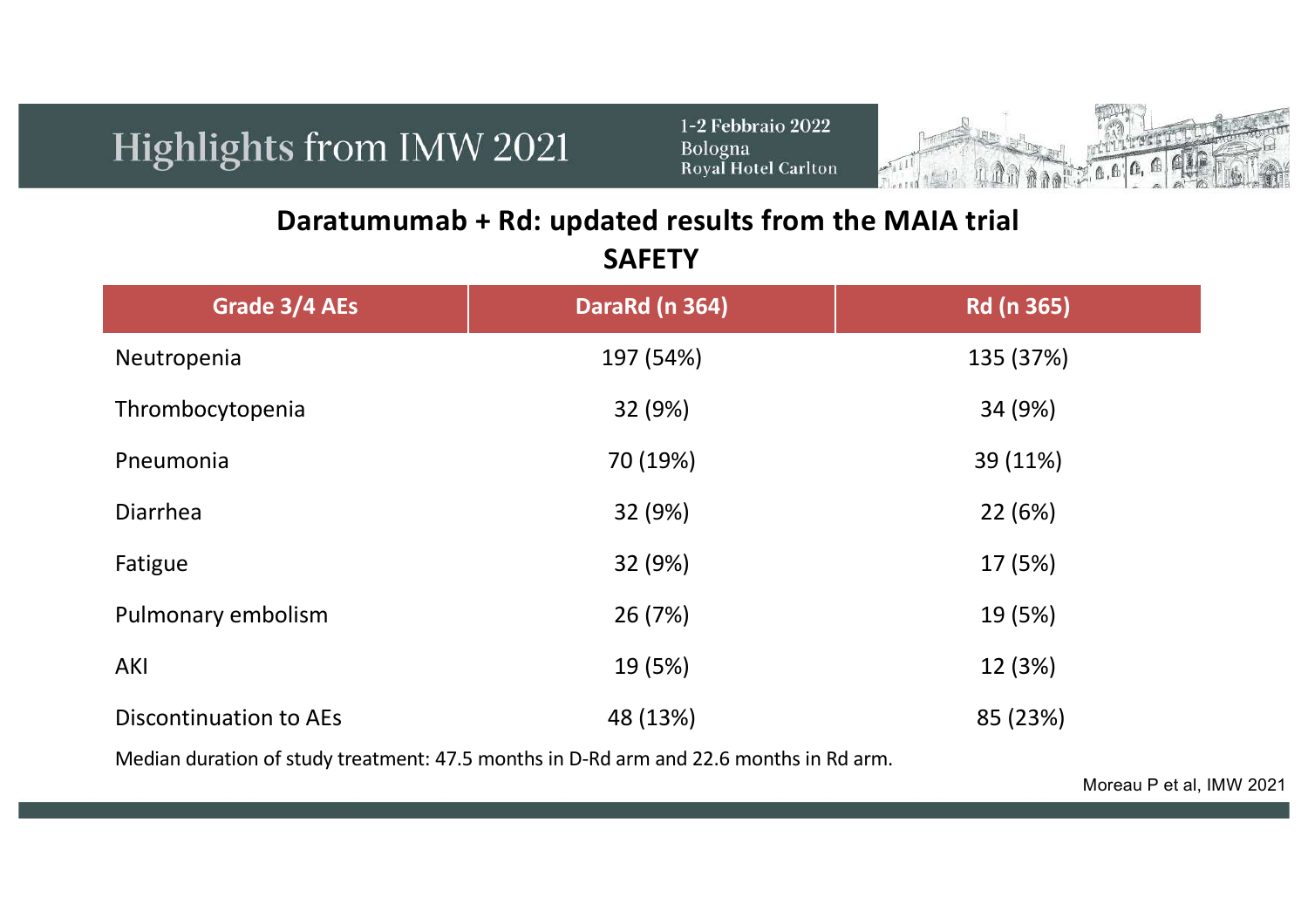1-2 Febbraio 2022 **Bologna** Royal Hotel Carlton



#### **Addressing the unmet need: daratumumab in high-risk NTE patients**



Addition of daratumumab to VMP/Rd increases rate of ≥ CR (42% vs 23%, HR 2.63) in high risk patients Deeper responses allow longer remissions in high risk patients

Jakubowiak et al, IMW 2021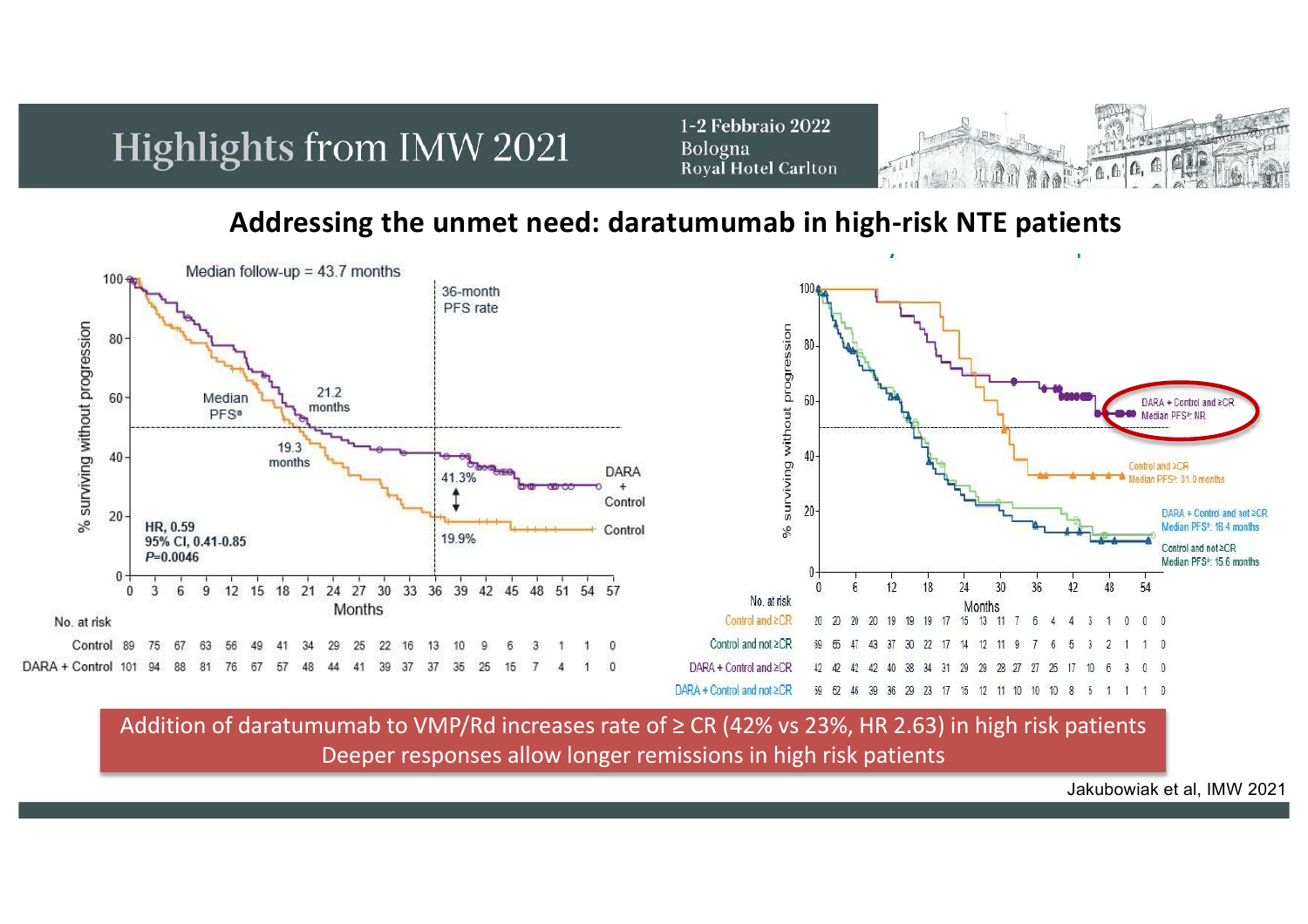1-2 Febbraio 2022 **Bologna** Royal Hotel Carlton





Adapted from San Miguel, IMW 2021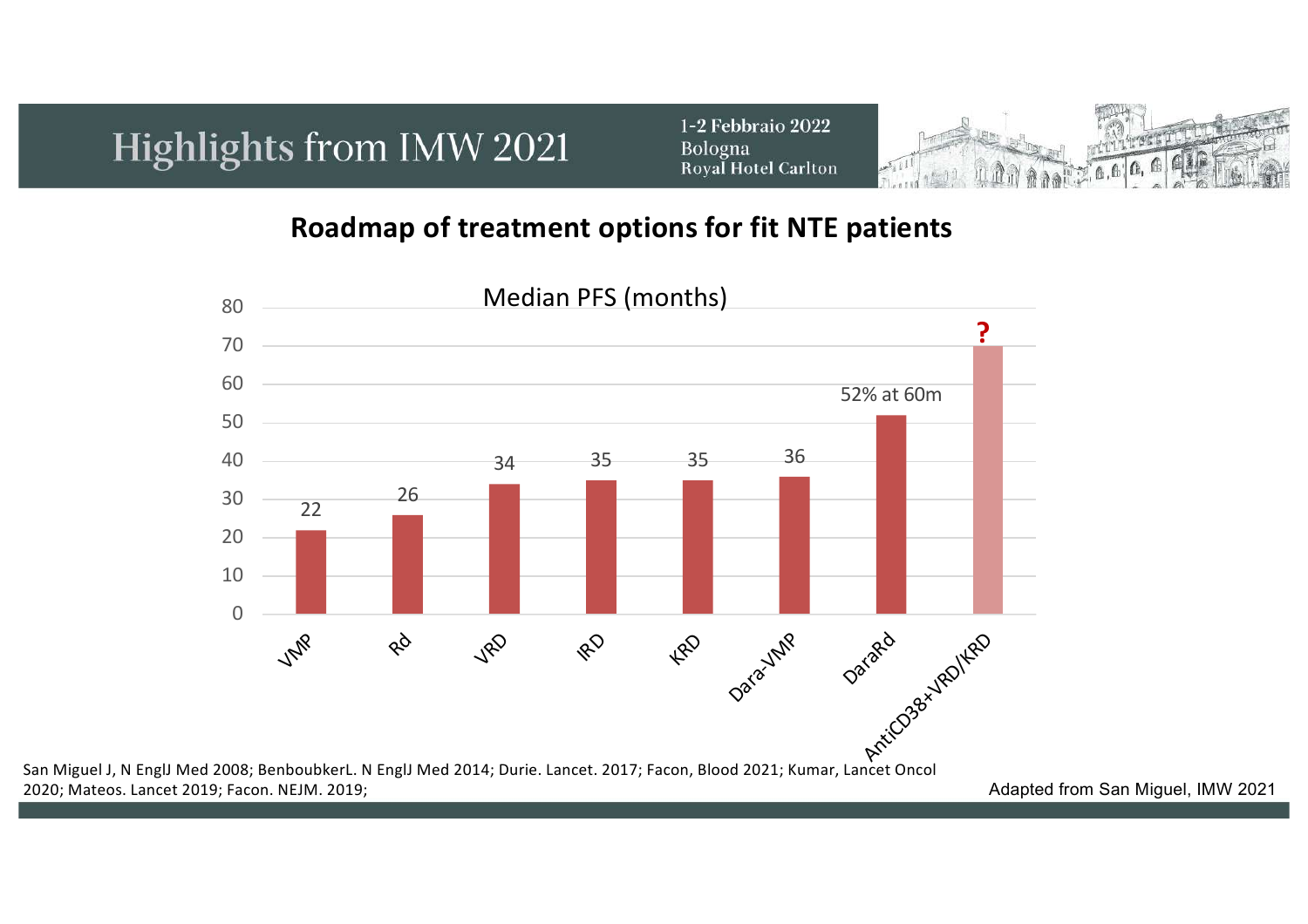1-2 Febbraio 2022 Bologna Royal Hotel Carlton

# LOU TUDA ADAPTE G.G. G.

#### **New anti-CD38 containing quadruplets: preliminary data of Isatuximab-VRD**

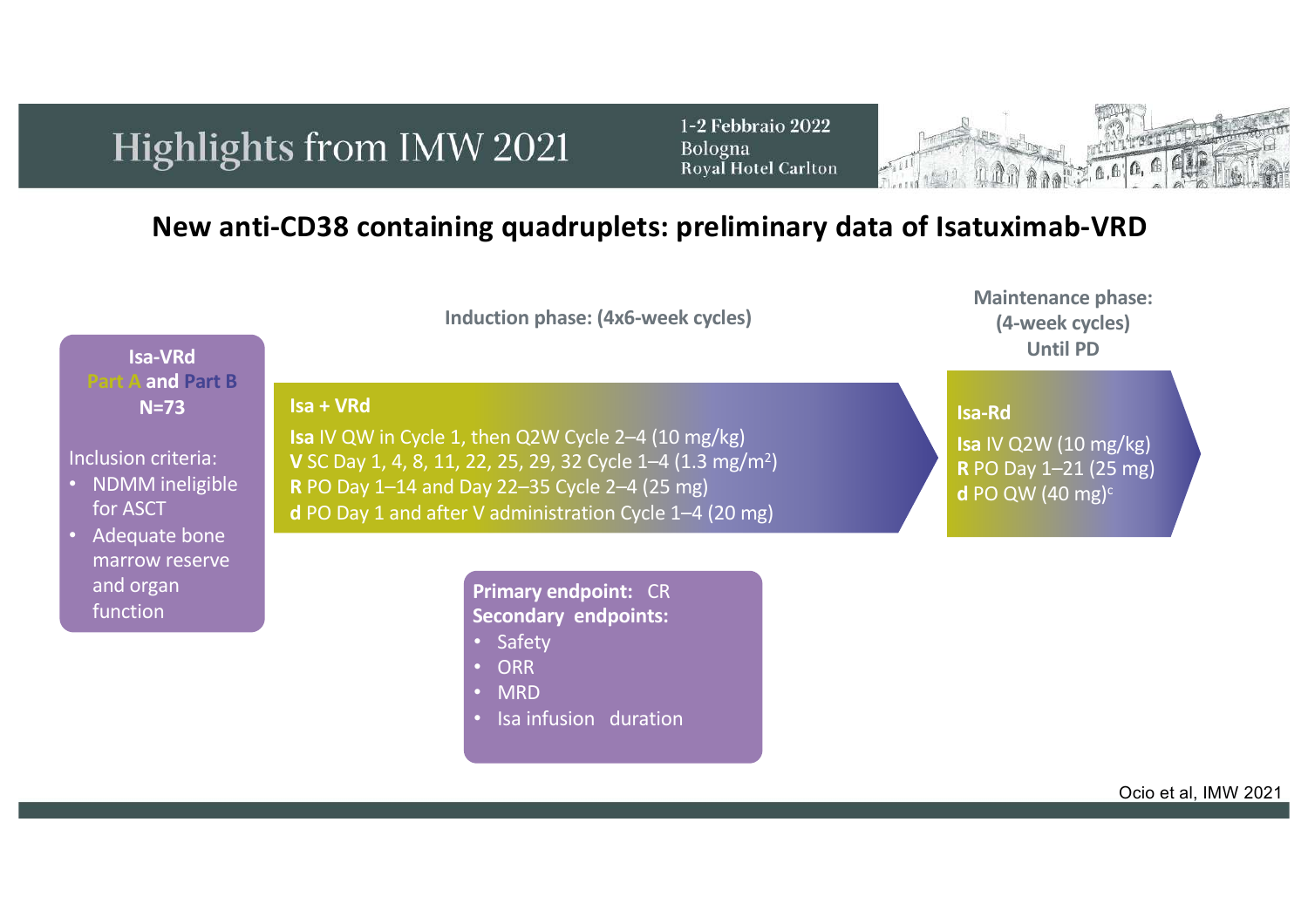1-2 Febbraio 2022 **Bologna** Royal Hotel Carlton



#### **New anti-CD38 containing quadruplets: preliminary data of Isatuximab-VRD**



Median follow-up: 15.24 months

| Non hematologic G ≥3         | <b>Pts</b> (n 46) |  |
|------------------------------|-------------------|--|
| Constipation                 | 1(2.2%)           |  |
| Asthenia                     | 3(6.5%)           |  |
| Diarrhea                     | 4(8.7%)           |  |
| <b>PNP</b>                   | 1(2.2%)           |  |
| Peripheral edema             | 2(4.3%)           |  |
| Insomnia                     | 2(4.3%)           |  |
| Back pain                    | 1(2.2%)           |  |
| Rash                         | 1(2.2%)           |  |
| Dyspnea                      | 1(2.2%)           |  |
| <b>IRR</b>                   |                   |  |
| Hematologic G ≥3             |                   |  |
| Neutropenia                  | 19 (41.3%)        |  |
| Thrombocytopenia             | 16 (34.7%)        |  |
| <b>Discontinuation to AE</b> | 8(17%)            |  |
| Death to AE                  | 5(11%)            |  |

Ocio et al, IMW 2021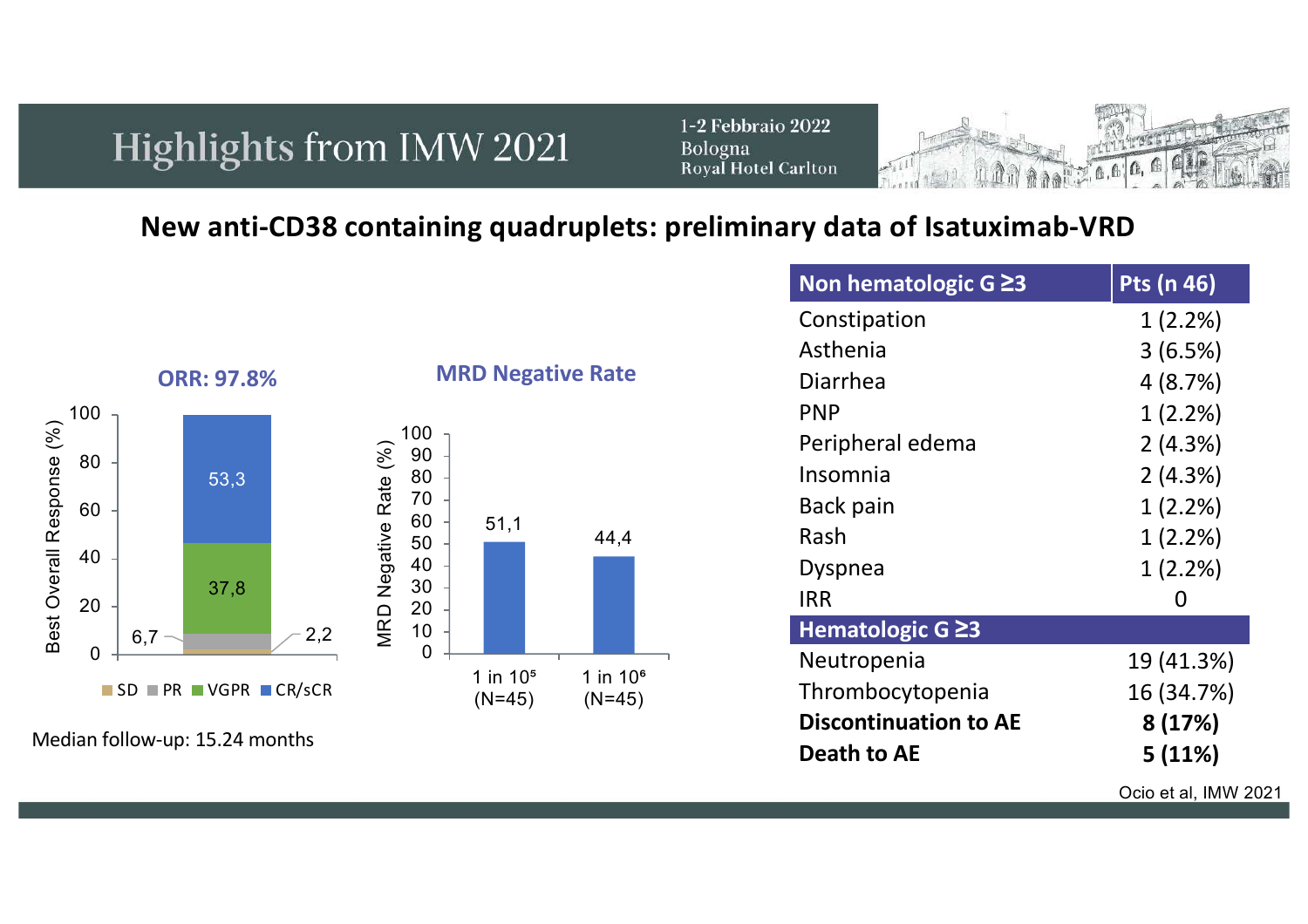1-2 Febbraio 2022 Bologna<br>Royal Hotel Carlton



### **Main ongoing trials with anti-CD38 based quadruplets**

| <b>TRIAL</b>                      | <b>REGIMEN</b>                                       | <b>POPULATION</b>                                        | <b>PRIMARY ENDPOINT</b> | <b>STATUS</b>                                                                           |
|-----------------------------------|------------------------------------------------------|----------------------------------------------------------|-------------------------|-----------------------------------------------------------------------------------------|
| <b>IMROZ</b><br>(phase III)       | Isatuximab-VRD vs<br><b>VRD</b>                      | <b>TNE NDMM</b><br><b>ECOG 0-2</b>                       | <b>PFS</b>              | <b>Enrollment completed</b>                                                             |
| <b>CEPHEUS</b><br>(phase III)     | Daratumumab-VRD vs<br><b>VRD</b>                     | TNE or TE NDMM<br>Frailty index $<$ 2<br><b>ECOG 0-2</b> | <b>MRD</b>              | Enrollment completed                                                                    |
| <b>IFM2020-05</b><br>(phase III)  | Isa-Rd vs Isa-VRD                                    | <b>TNE NDMM</b><br>65-79 years<br><b>ECOG 0-2</b>        | <b>MRD</b>              | Recutiting                                                                              |
| <b>NCT04052880</b><br>(phase II)  | Dara-VRD lite                                        | <b>TNE NDMM</b><br>$\geq$ 70 years                       | $\geq$ VGPR             | <b>Enrolling</b>                                                                        |
| <b>GMMG CONCEPT</b><br>(phase II) | TNE arm:<br>Isatuximab-KRD and<br>Isa-KR maintenance | TNE and TE NDMM<br>High-risk                             | <b>MRD</b>              | <b>Enrollment completed</b><br>(preliminary results at EHA<br>2021)                     |
| <b>TCD13983</b><br>(phase I)      | Isatuximab-VRD and<br>Isatuximab-VCD                 | <b>TNE NDMM</b><br><b>ECOG 0-2</b>                       | <b>DLT and ORR</b>      | <b>Enrollment completed</b><br>(preliminary results at ASH<br>2017, 2018 and ASCO 2020) |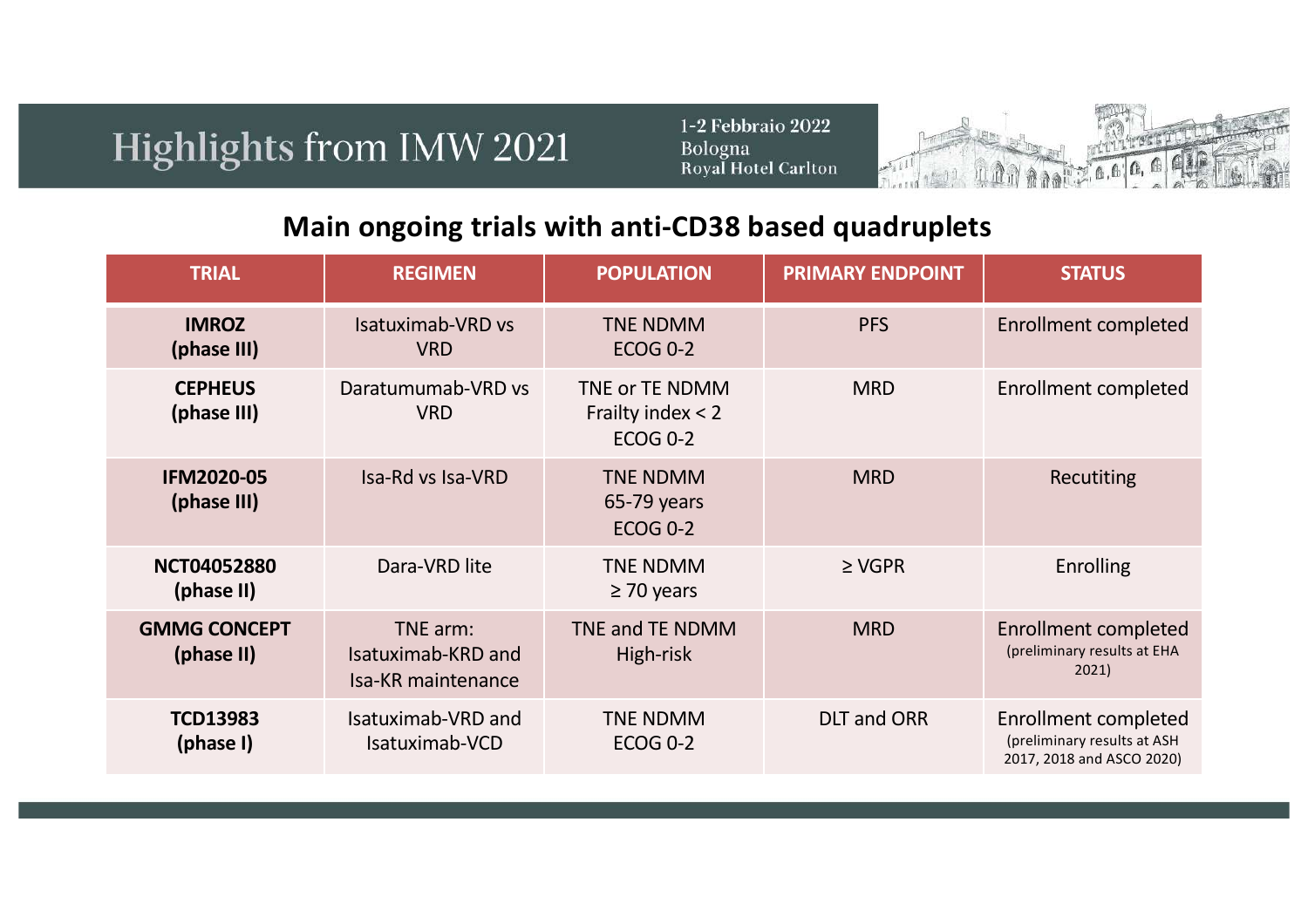1-2 Febbraio 2022 Bologna Roval Hotel Carlton



#### **CONCLUSIONS AND FUTURE DIRECTIONS**

- Ø Upfront deep and durable response is the main treament goal for fit TNE patients
- Dara-VMP and Dara-Rd induce higher rates of CR/MRD negativity and longer PFS and represent the new standard of care for these patients
- $\triangleright$  Nevertheless about 50% and 70% of fit patients still fail to achieve ≥ CR and MRD negativity
- $\triangleright$  In this light new quadruplets combining anti-CD38 with VRD/KRD could further ameliorate outcome in fit patients able to tolerate them
- Ø Daratumumab ameliorate te prognosis of high-risk TNE patients that however still show a mPFS < 2 years : new approaches with CART-cell or bispecific antibodies should address this unmet need, particularly in fit patients

TNE: non transplant eligible; dara: daratumumab; VMP bortezomib, melphalan, prednisone; Rd lenalidomide dexamethasone; CR complete response; MRD minimal residual disease; PFS progression free survival VRD: bortezomib-Rd; KRd carfilozmibRd; CART chimeric antigen receptor T cell